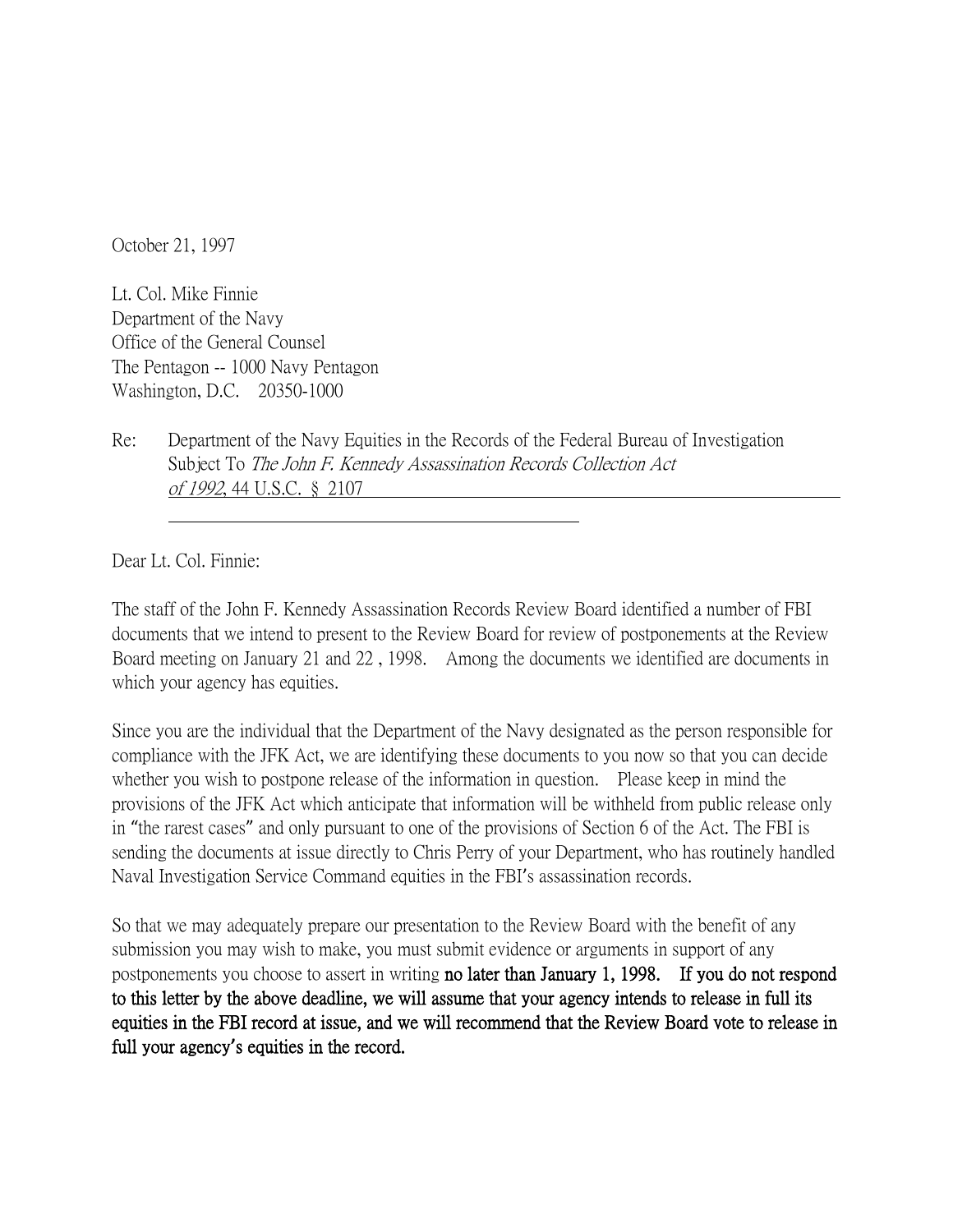Lt. Col. Mike Finnie October 21, 1997 Page 2

In many of the FBI documents with third agency equities, we believe that the third agencies could, consistent with their current guidelines for JFK assassination-related information, consent to full release of the information at issue.

If you have any questions regarding the documents identified on the enclosed forms, please call Carol Keeley or Debbie Beatty of the JFK Task Force at the FBI at (202) 324-0571 or Laura Denk or Kevin Tiernan of the Review Board staff at (202) 724-0088. Thank you, in advance, for your cooperation.

Sincerely,

T. Jeremy Gunn Executive Director

Enclosure

cc: Chris Perry Information/Privacy Act Coordinator Naval Investigation Service Command Washington, D.C. 20388-5000